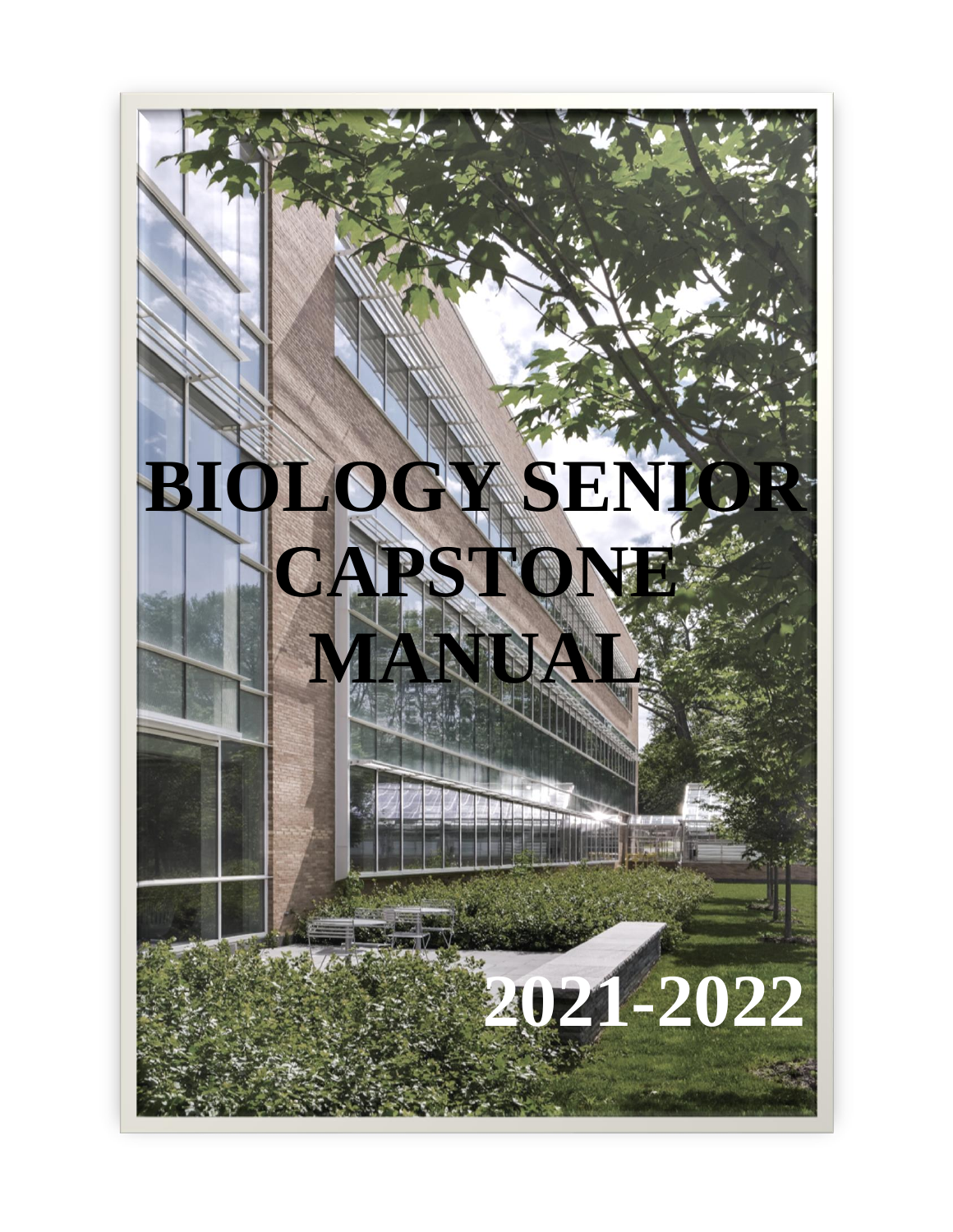Dear Fredonia Biology Department Student:

All students in the Fredonia Biology Department are required to complete a senior capstone as part of their degree requirement. There are many options available to you, also many expectations for a successful experience.

This manual contains information that will help you understand the options and expectations. It is critically important you read this information soon after you arrive at Fredonia. Freshman year is not too early. If you are a transfer student, you need to begin thinking about capstone options very soon after arriving at Fredonia.

The first person to discuss the capstone with is your academic advisor. Your advisor will help you determine the capstone experience that will best meet your needs and interests. Please talk to your advisor early and often about your questions and ideas.

While there are many resources available to help you navigate this process, please remember that the ultimate responsibility for successful completion of your senior capstone belongs to you.

Best wishes for a successful and purposeful capstone experience,

*Dr. Lee*

Theodore Lee, Ph. D. Department Chair Health Professions Advising Chair Professor of Biology State University of New York at Fredonia Fredonia, New York 14063

[716-673-3816](tel:%28716%29%20673-3283) [716-673-3282](tel:%28716%29%20673-3282)

[leew@fredonia.edu](mailto:leew@fredonia.edu)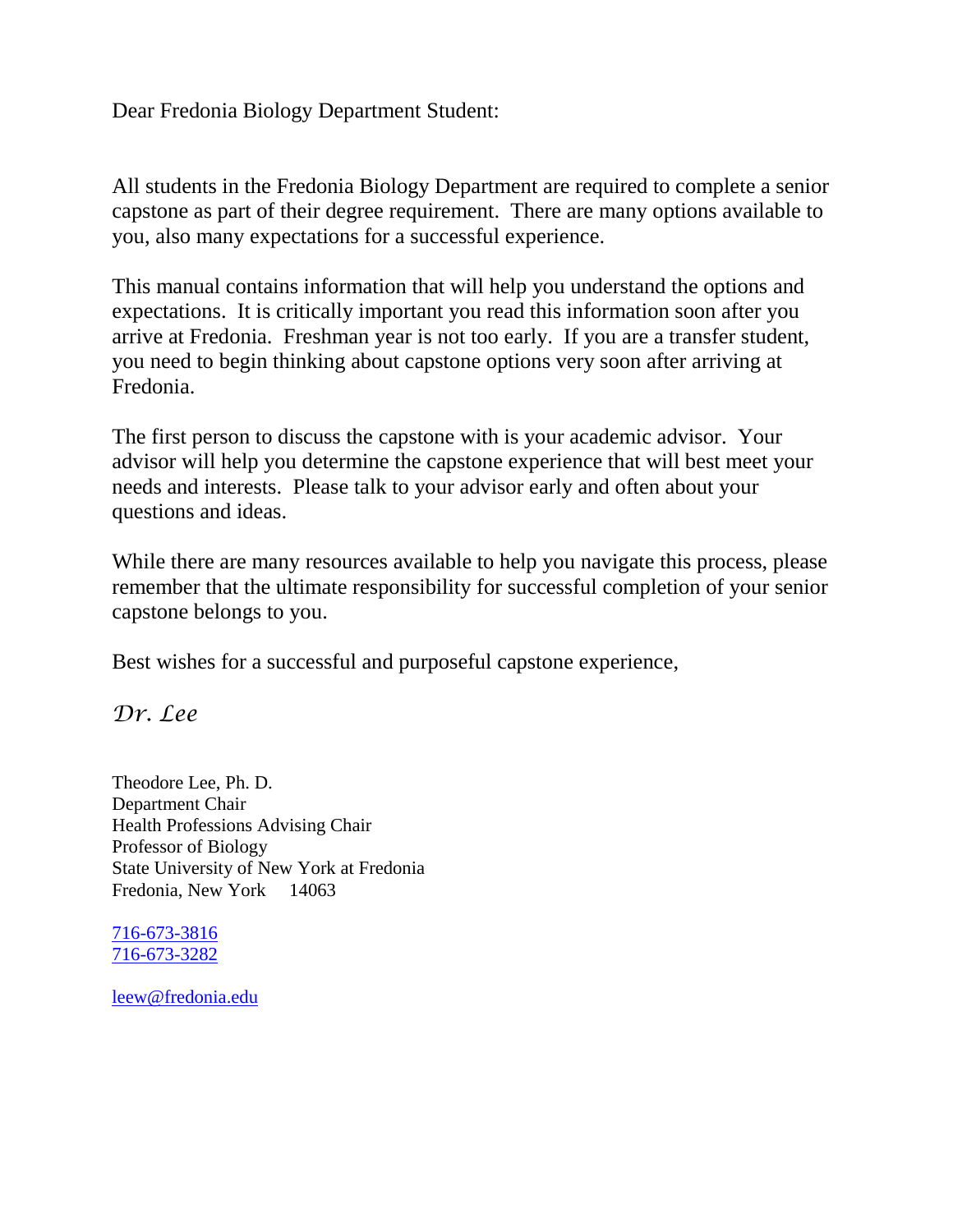# I) **Introduction**

### **What is a Senior Capstone experience?**

Senior Capstone experiences help students think critically, solve challenging problems, and develop skills such as oral communication, written communication, research skills, teamwork, planning, self-sufficiency, and goal setting—skills that will help prepare them for employment, graduate school and professional school. The Biology Department offers three capstone options – Research, Internship and Course.

### **Who has to take a Biology Senior Capstone?**

All Biology department students are required to complete a capstone experience in their senior year. Students have a variety of options depending upon their major.

### **What types of Senior Capstones are available?**

- Biology majors, Molecular Genetics majors and Exercise Science majors can choose Capstone Research, Internship or Course. These options are typically worth 3 credits and are discussed in detail in this booklet.
- Medical Technology majors fill capstone requirements through successful completion of an 11 month internship performed at a hospital based school approved by the National Accrediting Agency for Clinical Laboratory Sciences. This 30 credit internship is required for the student to complete the major in Medical Technology, and become board certified by the American Society of Clinical Pathologists and licensed by the NYS Department of Education. See "Medical Technology Internship" at the end of this manual for additional information.
- Biology Adolescence Education majors fill capstone requirements through successful completion of one semester of student teaching. This 15 credit experience is required for the student to complete the major in Biology Adolescence Education, and become licensed by the NYS Department of Education. See "Student Teaching" at the end of this manual for additional information.

# **How will I know what Capstone experience is right for me?**

- If you are a Biology, Exercise Science and Molecular Genetics major, you should start giving serious consideration to your capstone in your sophomore year.
- Your advisor will help you determine the best capstone experience for you, so it is very important to discuss your interests and career goals with him or her.
- Taking the Science Communication Seminar during the sophomore or junior year is strongly recommended. The seminar is designed to help you choose a capstone and improve your writing and oral presentation skills.
- This manual provides detailed information about Capstone Research, Internship and Course. Each of these options will require you to think critically and preform significant problem solving activities. You will also be required to develop a formal paper and offer an oral presentation.
- If you perform capstone research or take a capstone course, the specific expectations will be provided by your professor. Because capstone internship typically requires offcampus work under the mentorship of a site supervisor outside of the Biology department, a more detailed list of application instructions is included in this manual.
- The selection of a capstone is fairly straight forward for Medical Technology majors and Adolescence Education majors (see above).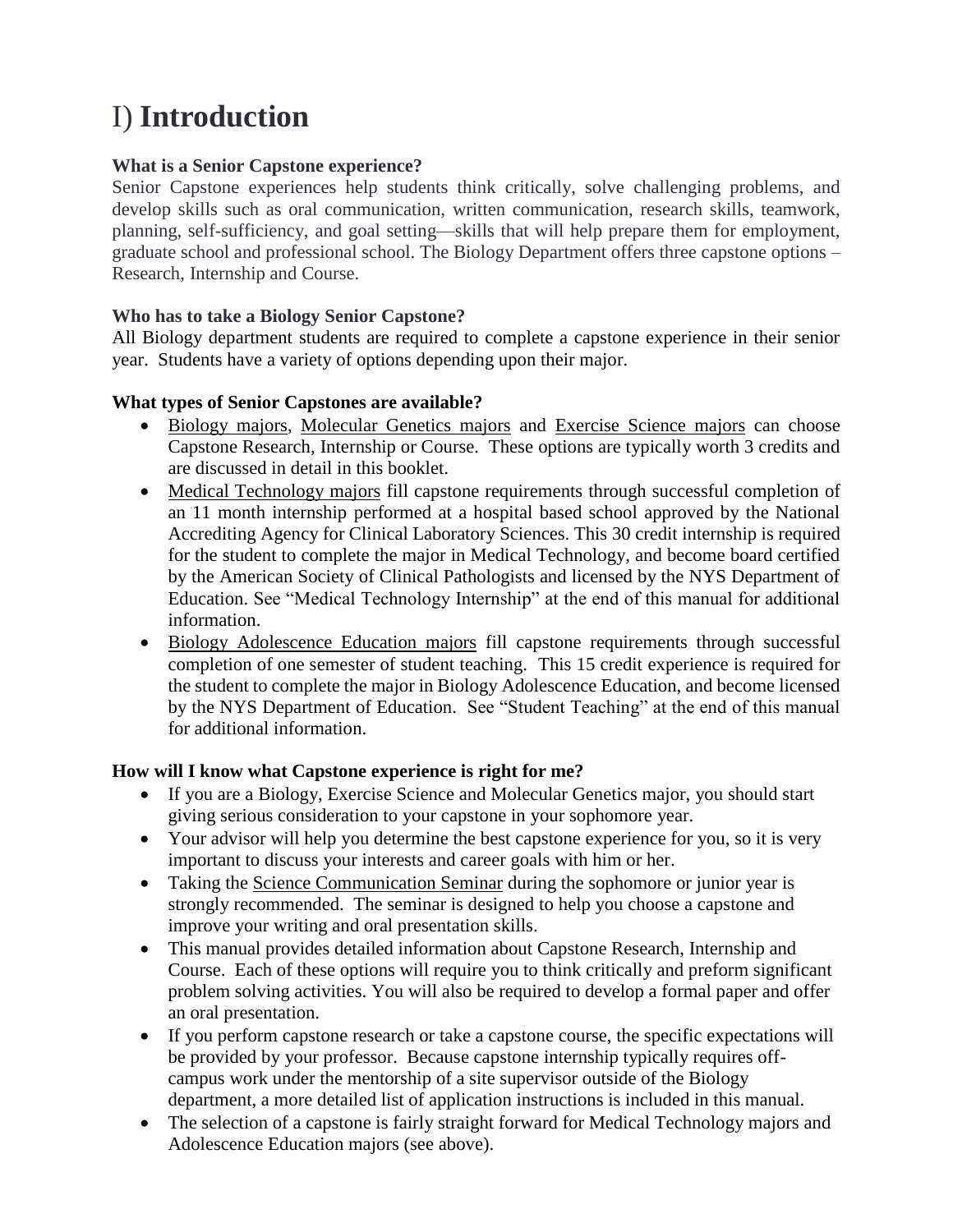### **When do I have to decide what type of capstone experience I plan to perform?**

- You should begin discussing ideas for your capstone with your advisor in your sophomore year.
- You will have to make your final decision by your second semester junior year. Tell your advisor your plans and he/she will note it in your folder.
- You will be expected to tell your advisor what you plan to do for your capstone by advising week in the **fall semester junior year**.

#### **When do I perform the capstone experience?**

- In general the capstone will be performed at some time during the year preceding your graduation.
- For example, if you wish to graduate Spring 2021, your capstone, depending on the type, can be performed during summer 2020, Fall 2020, J term 2021 or Spring 2021.

# II) **Capstone Research**

### **What is undergraduate research?**

Undergraduate research is an educational collaboration between the undergraduate student and faculty member. Research projects involve inquiry, experimental design, investigation, data analysis and drawing conclusions and take place on and off campus, in labs and in natural environments. Students can perform research during the academic year and/or summer and can fill the senior capstone requirement by doing research. Fellowships for summer research are available for our students.

#### **What is the benefit of performing research?**

Undergraduate research students benefit in many ways from the experience:

- They gain a better understanding of biology and the opportunity to learn something new
- They hone problem solving skills, develop critical thinking skills, and learn how to work collaboratively with their research team.
- Career exploration many science jobs require research, you won't know if you like it unless you try it!
- Research is challenging, but the sense of accomplishment is great when the project and presentations are complete.
- One-on-one faculty mentorship increases student learning.
- Great to have on your resume, as many professional programs (like medical school), graduate schools and employers value research.
- Students performing research often have more detailed letters of recommendation from faculty mentors.

# **Who should do capstone research?**

- As a general rule, students interested in graduate school should give strong consideration to capstone research. Pre-health students may also benefit from capstone research.
- Students interested in performing capstone research will need to be capable of doing independent work, reliable and well organized.
- Your advisor will help you determine if your capstone experience should be research.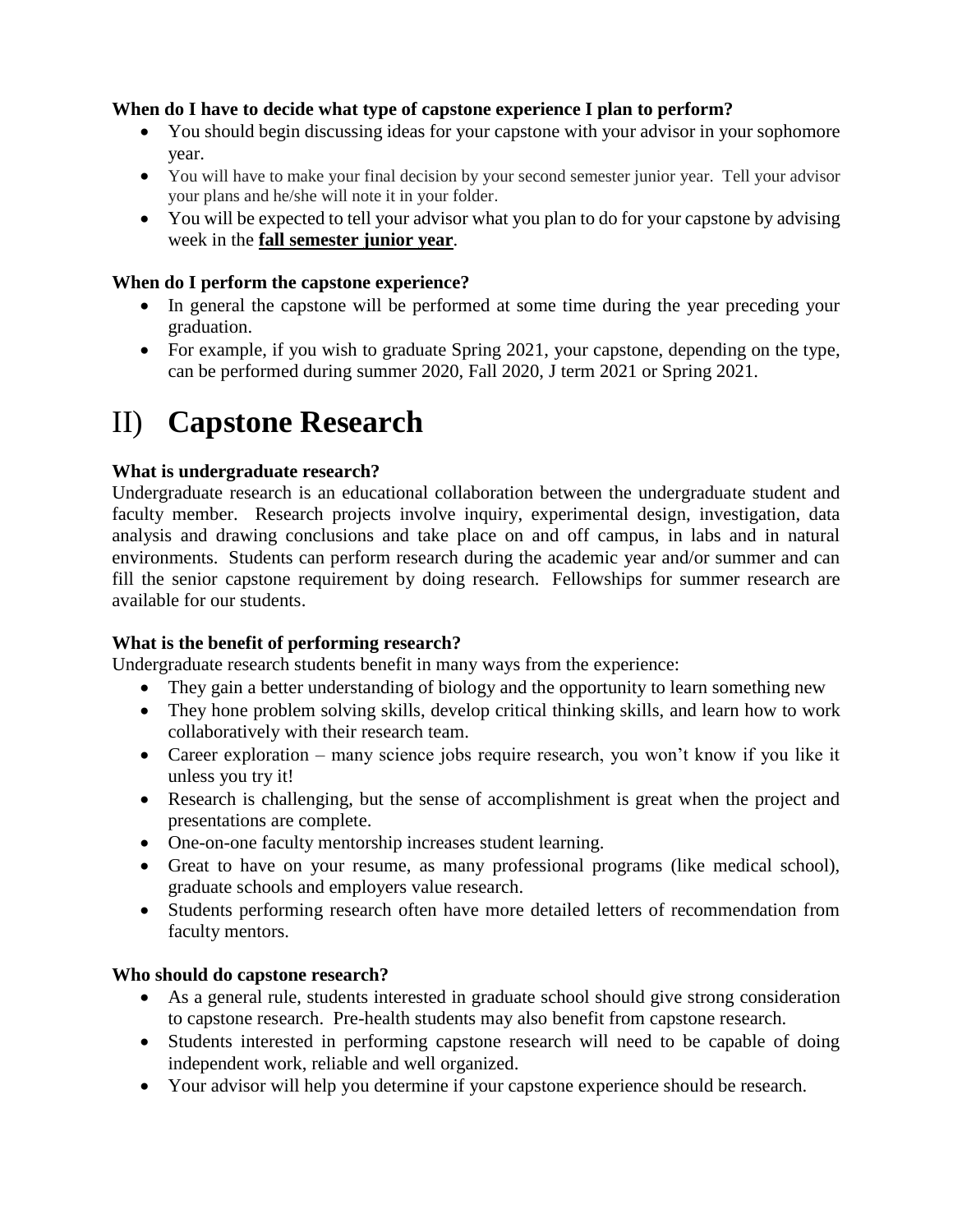#### **General Information and Expectations**

- Capstone research will require you to perform work on a project mentored and evaluated by a Biology department faculty member; a formal paper and oral presentation are required.
- Information about faculty research is provided in the next section. Discuss any interest you may have in capstone research with your advisor as soon as possible.
- Taking the Science Communication Seminar during the sophomore or junior year is strongly recommended. The seminar is designed to help you choose a capstone and improve your writing and oral presentation skills.
- Capstone research can be performed during the summer or the academic year.
- Summer Research
	- Capstone research can be performed during a 10 week summer research position at Fredonia the summer before the senior year
	- Students interested in performing capstone research during the summer must apply for a summer research fellowship in March, details are provided in an application distributed by the department.
	- If you apply for and receive a fellowship, you will receive funding for research and living expenses.
	- If you choose to perform summer research for capstone credit, you must register for 1 credit of BIOL 491 for the summer. You will also register for two credits of BIOL 491 for the following fall semester during which time your PowerPoint and paper will be developed and presented.
- Academic Year Research
	- Capstone research can be performed during the senior year and carries a minimum of three credits.
	- Students performing capstone research during the academic year will typically perform research during the fall semester and develop and present the formal paper and oral presentation during the spring semester.
	- Some faculty will require capstone research students to carry more than three credits.
	- Some faculty may permit a student to complete capstone research and the formal presentations in one semester.
- Evaluations
	- Your research mentor will tell you how he or she will grade you on your performance, your paper and your oral presentation.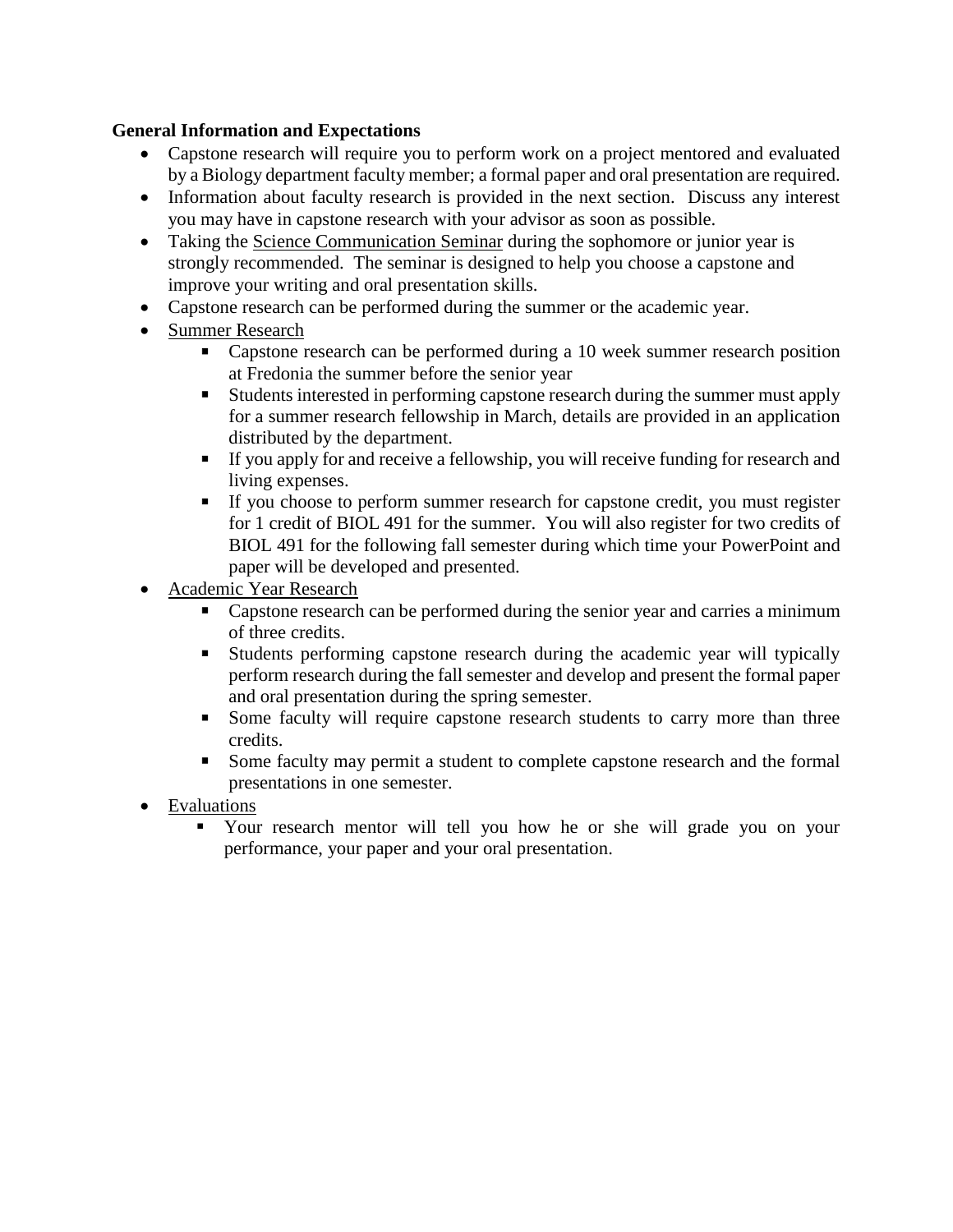# **Faculty Information**

This is an overview of faculty research projects and faculty expectations for their capstone research students. Please notice there is variability in when students can begin research in specific labs and that it is important to begin the discussion with faculty early.

Additional information about faculty research can be obtained by going to <https://www.fredonia.edu/biology/faculty-research>

#### **Dr. Todd Backes, Science Center 238 – Applied Human Physiology**

Areas of study - Potential research areas of study include, human stress response, human performance, exercise and cognition, fluid consumption/dehydration, human movement, and muscle activation. All projects will involve human subjects.

Requirements and Expectations - Requirements for capstone research in my lab include, senior standing, completion of the CITI Human Subject Research tutorial, and current CPR and first aid certification. Prior to data collection, students must complete a human subject research proposal and acquire Human Subject Review (HSR) board approval for the proposed project. Planning, submission, and approval by the HSR board may be lengthy. Due to this lengthy planning process, students wishing to do capstone research in my lab should meet with me one academic year in advance to discuss project viability and planning.

#### **Dr. Bill Brown, Science Center 132 – Behavioral Ecology**

Areas of study - We study behavioral ecology, the biology of animal behavior from an evolutionary and ecological perspective. We generally use insects as model systems. Our current work focuses on the evolution of sexual cannibalism in praying mantids during the fall semester and the social ecology of acoustic communication in crickets during the spring semester. Methodology in the laboratory is quite mixed, often quite low tech but with opportunistic use of technology, including digital sound analysis, GPS, molecular DNA methods, and radioactive markers, as appropriate for the questions being asked. We typically do lab work in the spring and a mix of field and lab work in the summer and fall. We have particular expertise in experimental design and data analysis.

Requirements and expectations - I accept students majoring in biology at any level. There are no course prerequisites but student must have a sincere interest in ecology, evolution, or organismal biology.

#### **Dr. Scott Ferguson, Science Center 233 – Developmental Genetics in** *Drosophila melanogaster*

Areas of study - My lab uses the fruit fly *Drosophila melanogaster* to study the control of gene expression at the level of transcription and RNA localization. Two active areas of research include testing the effect of mutations on the ability of an mRNA to be translated using one of two different mechanisms. This is tested both *in vivo* by making transgenic flies and *in vitro* by adding synthetic mRNAs to a translation reaction with a defined composition. The other area of research is to identify new genes that regulate translation during development. We use a hybrid of classical Mendelian and advanced molecular genetic approaches to address cutting edge research questions.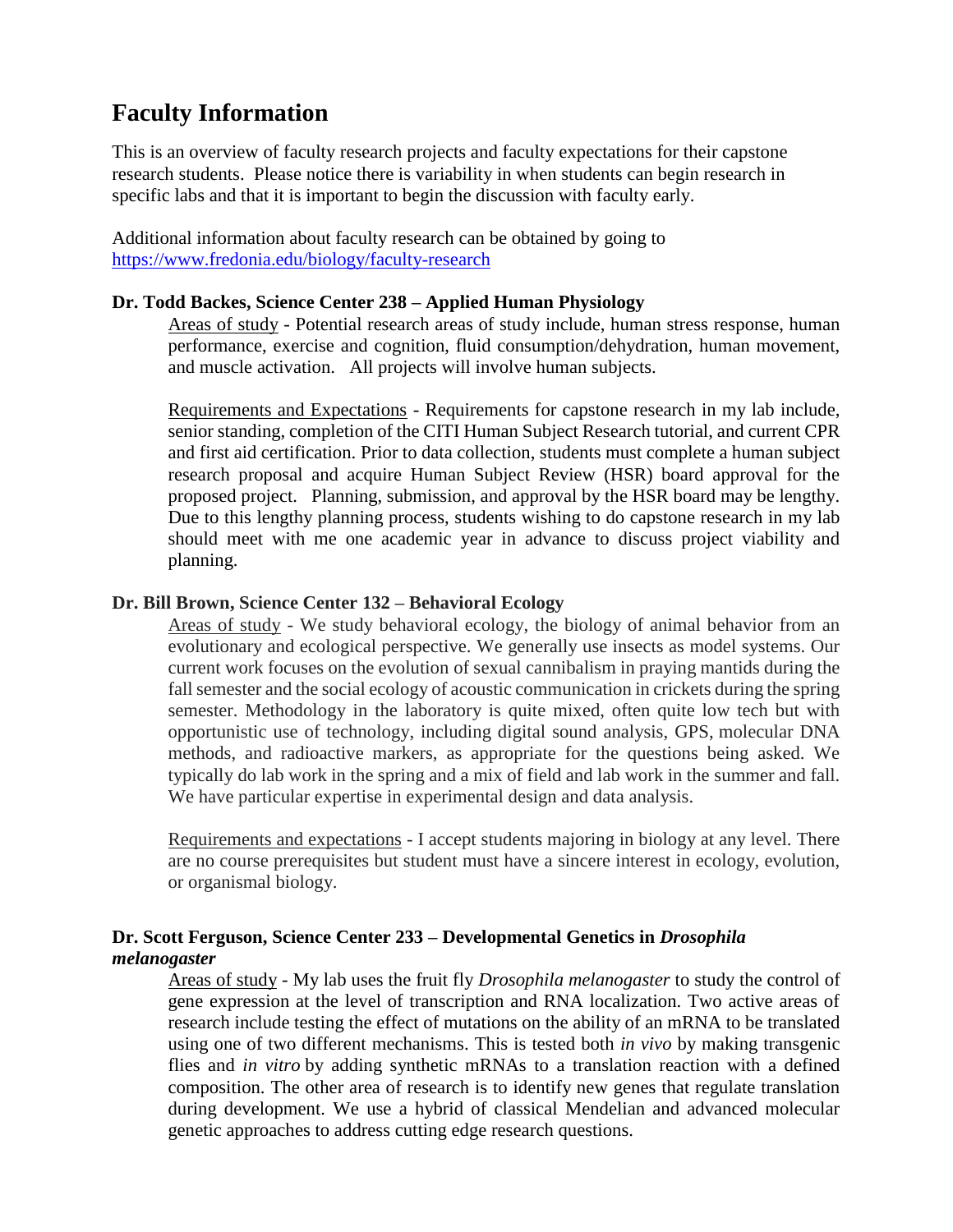Requirements and expectations - My research application process is competitive and new students typically begin in the fall of their sophomore year and stay in the lab for up to 6 semesters, though shorter terms will be considered. If you are interested, stop by and introduce yourself early in your sophomore year. Applications are online and due in late September / early October.

#### **Dr. Jon Kniss, Science Center 230 – Development and Regeneration in Zebrafish**

Areas of Study – My lab uses the zebrafish lateral line to investigate organ formation and regeneration. The organs of the lateral line are called neuromasts and contain mechanosensory hair cells that project into the environment to detect changes in water flow. Lateral line neuromasts are functionally similar to the inner ear of mammals, but fish hair cells can rapidly regenerate after damage whereas mammalian hair cells cannot. I am interested in how the neuromast hair cells form and how they regenerate. I have identified genetic mutants that are defective in either hair cell development, maintenance or regeneration. Research projects in the lab focus on identifying the causative genetic changes in these mutants and placing them into an emerging network of genes that direct lateral line hair cell formation and regeneration. Research in the lab primarily utilizes molecular genetics techniques and fluorescent microscopy.

Requirements and Expectations – Prospective research students must complete Genetics before they can work in the lab. New students usually join the lab in the spring semester after an application process conducted the previous fall. Students interested in performing capstone research need to begin working in the lab no later than spring of their junior year. Interested students should contact me via email or in person to find out more.

#### **Dr. Karry Kazial, Science Center 124 – Animal Behavior and Communication**

Areas of study - My research interests are in animal behavior, animal communication, and wildlife conservation. Students and I have conducted research on the use of echolocation for communication as well as conservation-related research with little brown bats and big brown bats. Conservation-related research has included an investigation of insect availability and bat diet, environmental and bat house characteristics affecting the use of bat houses, the effect of artificial night lighting on bat activity, habitat use by bats through acoustic monitoring of sonar calls, and ectoparasites and grooming behavior. I have also mentored a student examining the effect of environmental enrichment on male/female interactions in a critically endangered species of macaque at the Buffalo Zoo. Another research direction in my lab involves the interaction between bats and insects. Specifically, students and I have been investigating insect response to bat sonar while in the context of mate attraction.

Requirements and expectations - I expect students interested in capstone research in my lab to have taken my course in Animal Behavior and plan to take Animal Communication and Biostatistics. In addition, any students working directly with bats are required to submit an animal care and use protocol for approval and have pre-exposure rabies vaccinations. All research students complete animal care and use training. Interested students should talk with me in spring of their junior year (prior to registration week) as students should plan for 2 semesters in order to complete their capstone research work.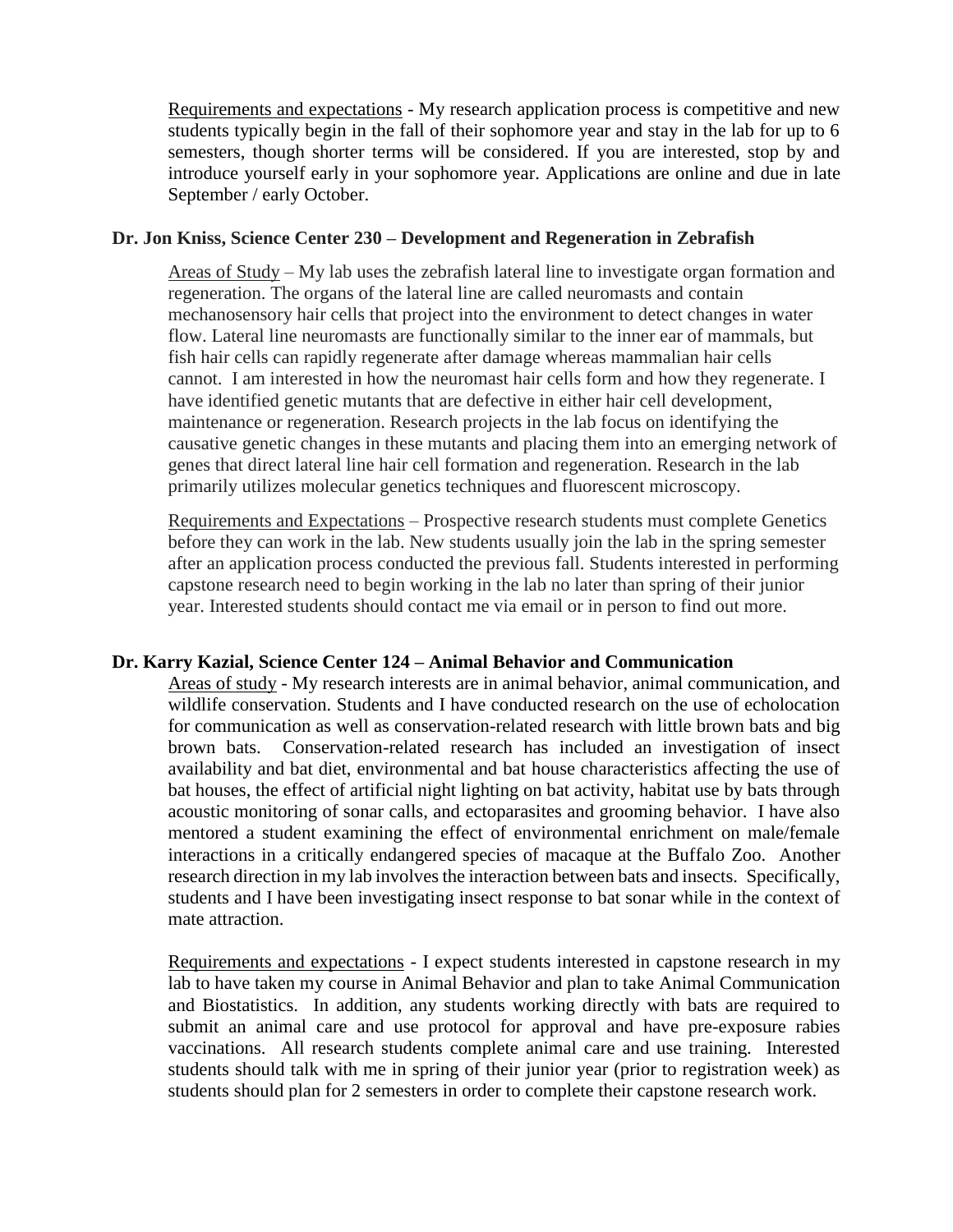#### **Dr. Ted Lee, Science Center 212 – Environmental Microbiology and Honduras Program**

Areas of study - My research interests are in the area of environmental microbiology. My students use molecular and genetic approaches to study bacteria from different environmental sources.

Areas of study – Students can also do a capstone through the Honduras program, please see information in the Study Abroad section. Post-Covid, I anticipate that we'll travel to Honduras in January each year.

Requirements and expectations - Students interested in doing research in my lab as a capstone experience should begin doing research their junior year. Please note that doing research in the junior year does not guarantee a student the opportunity to do a capstone research project in my lab. Students should also take BIOL 338 Microbiology in their junior year.

#### **Dr. Emeka Okeke, Science Center 229 – Immunology**

Areas of study - My lab is focused on the understanding of the molecular mechanisms involved in the inflammatory response of the host to stimuli or infection. We are interested in the role of neutrophils in the inflammatory response and vascular function. Neutrophils are the most abundant immune cells in the vasculature and neutrophil inflammatory response has been implicated in the pathogenesis of several diseases. Recently, neutrophils were shown to extrude their cellular contents in a framework of chromatin to immobilize microorganisms by a novel mechanism called neutrophil extracellular traps (NETs) formation. DNA and neutrophil granular proteins released during NETs formation have been shown to contribute to several autoimmune diseases and cancer. My previous work showed that inhibition of NET formation can prevent mortality in an animal model of sepsis. Our goal is to understand the necessary signals that mediate NET formation and neutrophil inflammatory responses in general. We use a wide range of techniques including cell culture, immunological techniques like flow cytometry and ELISA and microscopy. We hope to unravel novel therapeutic targets with wide-ranging applications for the treatment of inflammation-related diseases.

Requirements and expectations: Students will have to take BIOL 461: Immunology and serology before or after joining the lab. Enrollment in other courses like BIOL 333: Biochemistry and BIOL 380: Cell and Molecular Biology will be taken into consideration.

Students in the second and third years still have ample time to contribute to research in the lab and are highly preferred. Interested students should contact Dr. Okeke via email.

#### **Dr. Nicholas Quintyne, Science Center 224 – Microtubule regulation in cancerous and noncancerous cells**

Areas of study - My lab is interested in the regulation of microtubules throughout the cell cycle. There are two major areas of research: First, I am investigating the function, regulation and structural organization of the microtubule anchoring complex. During interphase, microtubules are held in a specific orientation and pattern around the microtubule organizing center (MTOC). Within the MTOC, the anchoring complex exists to hold the microtubules at their ends. My previous work has identified the multisubunit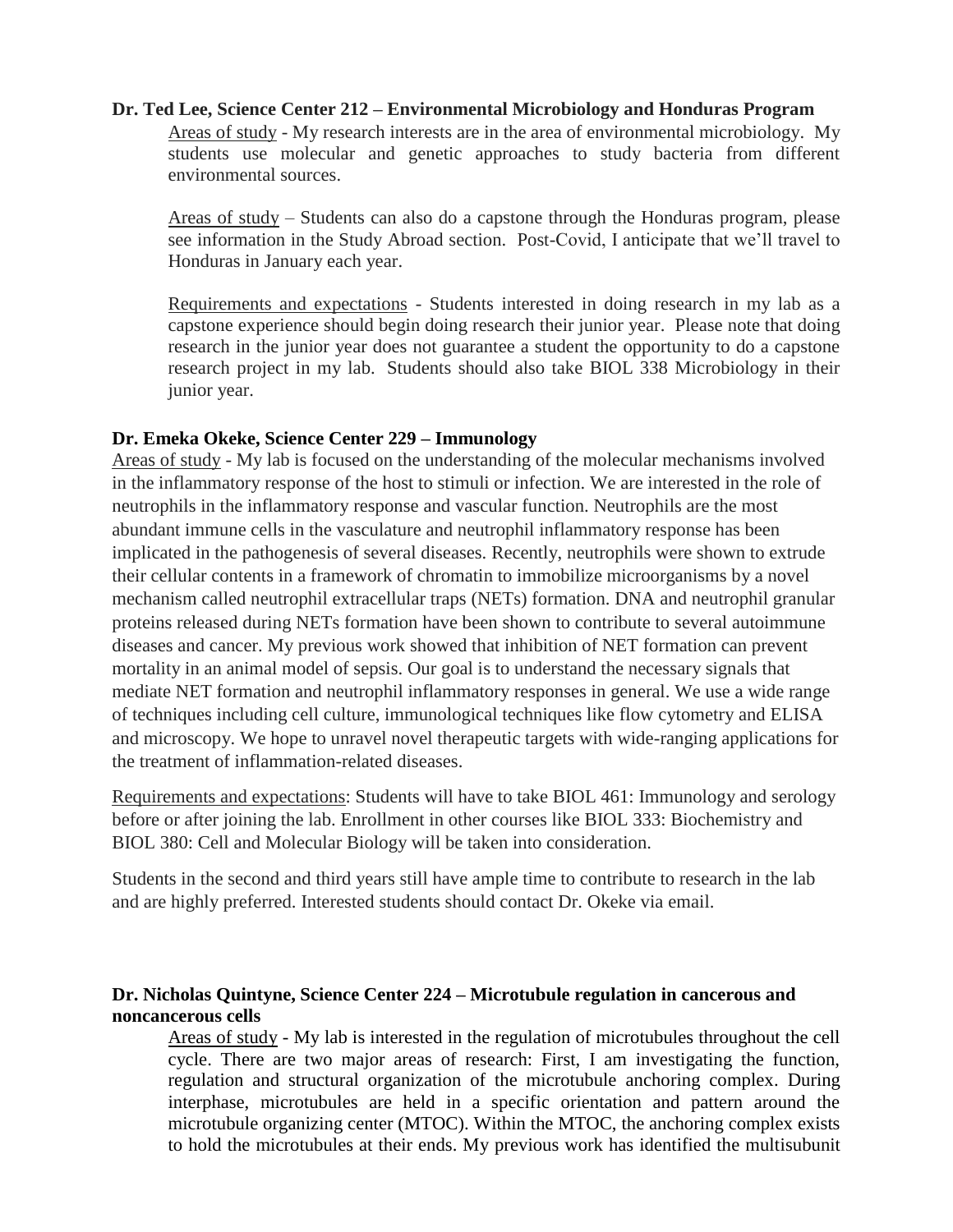protein complex dynactin as a key player in the anchoring process. I am interested in finding out how dynactin works in this essential cellular process. Second, I am also examining the formation, repair and resolution of mitotic defects in cancer cells. Mitotic defects are a strong contributor to genomic instability, a hallmark of tumor progression. Misregulation of a large number of proteins can lead to the appearance of these defects. By teasing apart specific functions of certain proteins within these processes, I hope to build a better understanding of how these defects arise and what defenses – both intrinsic to the cell and induced experimental changes – exist. The research in my lab relies heavily upon cell culture, modern molecular biology techniques and above all fluorescent microscopy.

Requirements and expectations: Students must be enrolled/have completed genetics before joining the lab. All my research students are required to take BIOL 380: Cell and Molecular Biology and expected to take BIOL 381: Cell and Molecular Biology Lab.

Ideally, a student will apply to work with me during their sophomore year (taking BIOL 250 – Introduction to Cell Biology Research in their spring semester). I will entertain applications from juniors for the lab as well. It is unlikely that I will accept students in their final year – there is insufficient time to learn all the techniques necessary to succeed and perform meaningful research in a semester or two.

Applications are available in the fall semester (usually announced by Dr. Ferguson in his genetics class as part of a common application for several laboratories). Informal applications will be entertained by email, and follow-up discussion if warranted.

#### **Dr. Jon Titus, Science Center 133 – Plant Ecology**

Areas of study - Students who are interested in plants and ecology and enjoy the challenges of being outdoors may want to consider doing research with me. Plant ecology can take you to incredible and beautiful places around the world and is directly connected with many of the major issues of our time. My current research projects are described below:

- ➢ Rapid anthropogenic forest change. That means how our forests are changing. To do this I have permanent plots set up in the College Lodge mature Preserve forest, the Campus Woodlot and in 4 swamps across the county. These plots are used to track tree growth, tree diseases and death, vines, tree establishment and downed woody debris dynamics. Smaller quadrats within the plots track the understory. As factors such as beech bark disease, emerald ash borer, hemlock woolly adelgid, invasive plant species and climate change continue to change our forests these plots will track the response of the vegetation. Deer exclosures have also been constructed to be able to factor in the effects of our deer overpopulation. These plots are amenable to an endless number of experiments.
- ➢ Seedbanks of black oak savannas. Black oak savannas are a rare plant community type in NY and PA. Seedbank explores the role of buried seeds in successional dynamics and relationships to the standing vegetation. This research involves a mix of field and greenhouse work. The current field sites are in back of Eastern Hills Mall in Clarence and at Erie Bluffs State park south of Erie, PA. This spring the research focus will shift to Rush Oak Openings near Rochester.
- $\triangleright$  Flora of bentonite clay ecosystems. Bentonite clay is a rare soil type in our region which supports a unique and diverse flora. Bentonite clay expands nine times when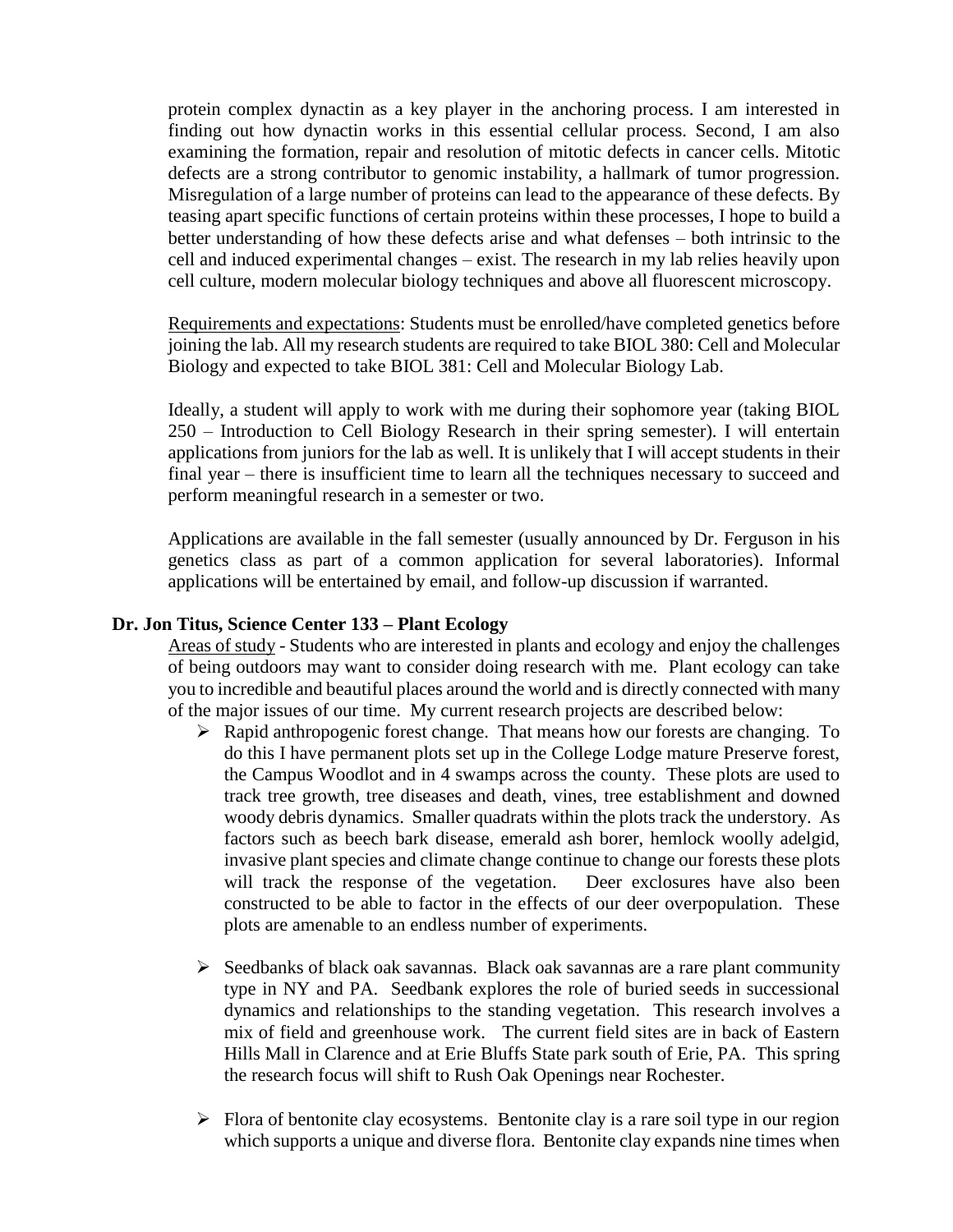wetted and is a very difficult substrate for vegetation. I am working on understanding the species which inhabit these sites.

- $\triangleright$  Propagating rare New York State species. With the new greenhouse up and running I am propagating species rare in western New York. Germination requirements for many of these species are unknown. This is a combination of field work (finding the species and collecting seeds) and greenhouse work.
- $\triangleright$  Invasive species projects. My large invasive species research projects have been completed but I continue to have smaller monitoring projects concerning day lily, goutweed, Eurasian buckthorn and Phragmites.

Requirements and expectations - Even as a senior Biology major, you may know very little about plant ecology and so I do not expect that you would know what kind of research you would like to do – we would devise a study which interested you. There are an infinite number of experiments which can be done and projects do not need to be related to any of the studies above. I am a big fan of the European model where students start conducting research as freshmen. Therefore, I accept students of any year. There are no class requirements and there is no application.

#### **Dr. Courtney Wigdahl-Perry, Science Center 237 – Aquatic Ecology**

Areas of study - As an aquatic ecologist, I am interested in how lakes respond to environmental changes. I work on local lakes here in western New York as well as other systems around the world, primarily focusing on algae and zooplankton communities. My research interests span different timescales, so I use field sampling techniques and highfrequency sensors to study lakes today, and I also study biological fossils preserved within lake sediments to explore the past history of lakes. Students working in my research program will gain experience in the field and laboratory, learning a variety of skills including basic sampling techniques for water quality in lakes, water chemistry analyses, sediment core collection and processing, microscopy approaches, algae and zooplankton taxonomy, sensor technologies in monitoring buoys, etc.

Requirements and expectations - Students interested in working in my research lab will need sophomore standing, and will preferably have taken BIOL 330: Ecology or ESCI 310: Methods in Environmental Analysis prior to working in the laboratory. Most projects will involve both field and laboratory components. Interested students should contact Dr. Wigdahl-Perry to complete a short application and meet to discuss student goals, laboratory expectations, and research projects.

# III) **Capstone Internship**

#### **What is an internship?**

An internship is a work-related learning experience for students who wish to develop hands on work experience in a specific occupational field. Internships are usually performed off-campus, and can take place during the academic year or the summer.

#### **What is the benefit of performing an internship?**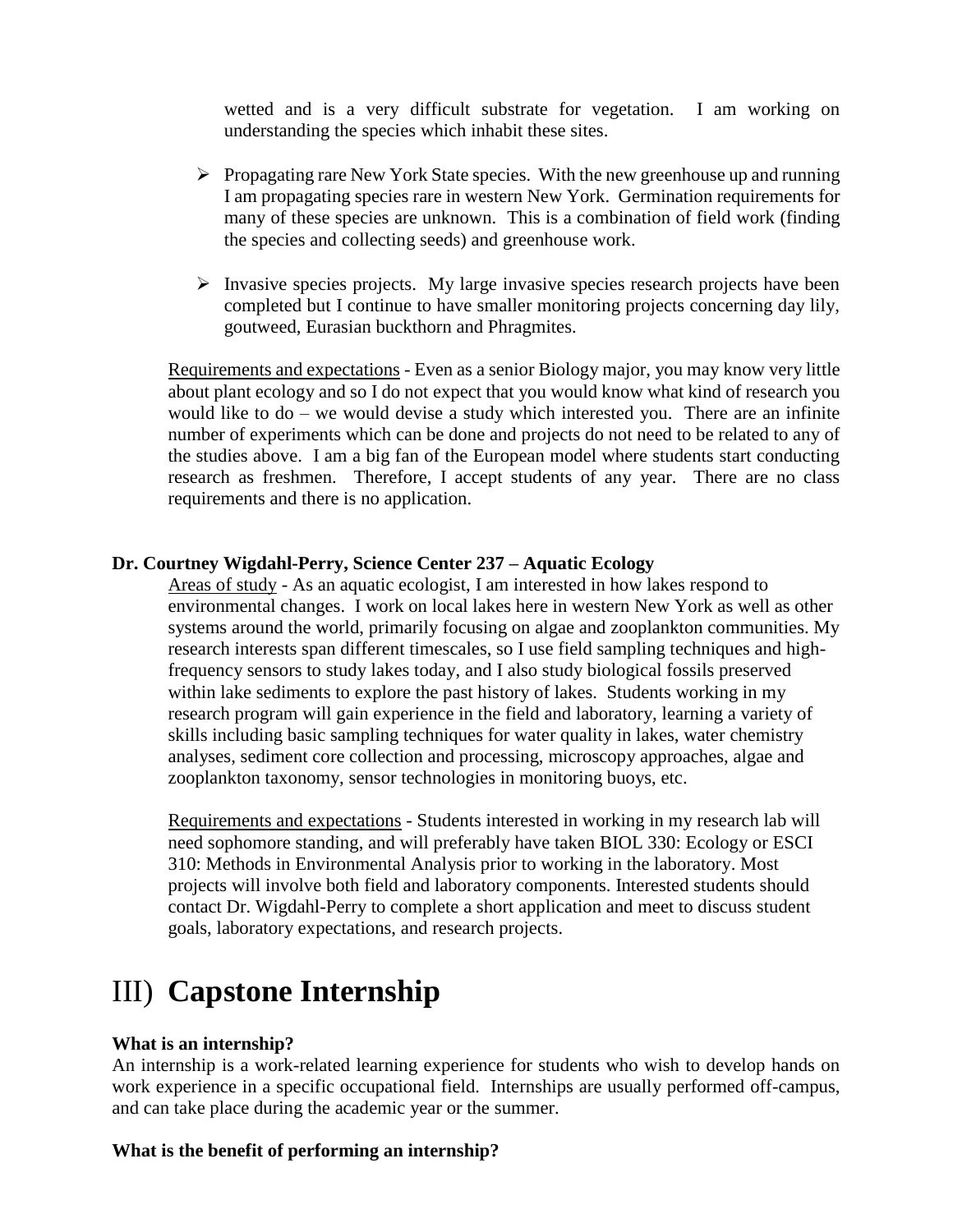There are many reasons why you might wish to consider performing an undergraduate internship before graduation. Internships:

- Provide opportunities to experiment and pursue careers that match academic and personal interests.
- Enable students to gain practical experience.
- Enable students to develop new skills and refine others.
- Increase the likelihood of building professional networking contacts.
- Help students become viable, experienced job applicants when seeking employment after graduation.
- Help students gain confidence in their abilities.

Many employers consider internship experience in the hiring process, and often look to their own interns as the best potential candidates for full-time positions.

#### **Who should do a capstone internship?**

- As a general rule, students interested in employment upon graduation benefit from capstone internship. Pre-health students may also benefit from capstone internship.
- The Career Development Office [\(http://www.fredonia.edu/cdo/\)](http://www.fredonia.edu/cdo/) has an extensive amount of information about internships. Students interested in performing a capstone internship will need to be well-organized, dependable and very capable of doing independent work.
- Your advisor will help you determine if your capstone experience should be an internship.

### **Types of Internships**

There are three basic types of capstone internships:

- An internship performed in the United States. These internships are usually in a health care/wellness or ecological/conservation setting and represent the most common internship experience.
- Study Abroad
- A summer REU (Research Experience for Undergraduates) performed at another institution.

#### **General Information and Expectations**

- The capstone internship requires a 120 hour experience.
- Your internship must include an applied research project or an extensive literature review based upon an interesting question developed during a senior year career shadowing internship.
- An off-campus supervisor will provide evaluations to the capstone internship coordinator; the capstone internship coordinator will bear responsibility for the final evaluation of the learning experience.
- A formal paper and oral presentation are required.

# **Internship**

# **Exploring internship options**

- Discuss internship interest and ideas during your sophomore year with your academic advisor, with Jennifer Wilkins from the Career Development Office (CDO), and with a representative from the prospective internship site.
- The CDO can help you identify internships that can be performed locally, in-state or outside New York. Many online sites offer information about internships; here are links to two sites you may find useful: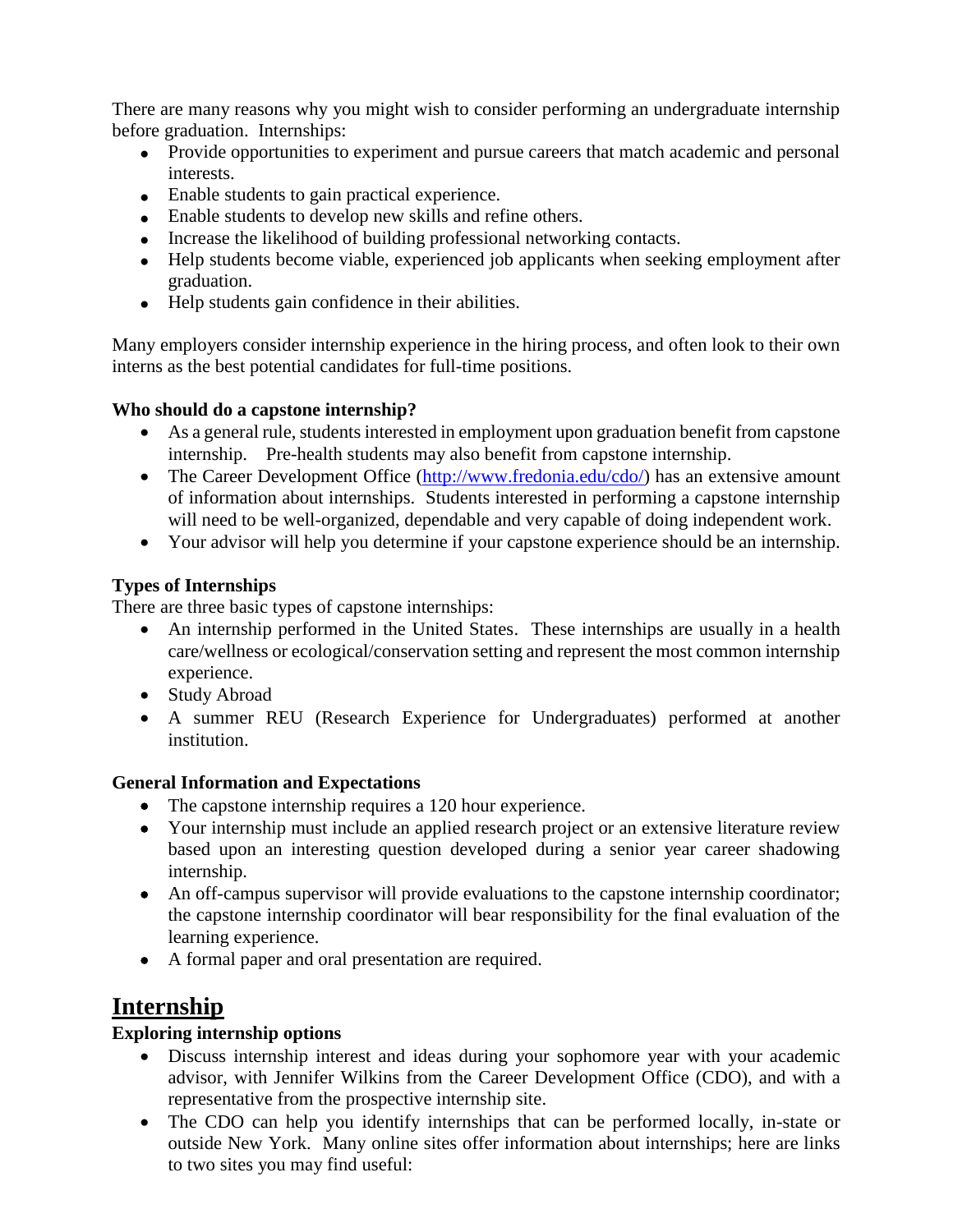<https://www.fredhutch.org/content/dam/www/about-us/internships/surp/internships.pdf>

<https://www.fredhutch.org/en/about/internships/summer-undergraduate-research-program.html>

- Taking the Science Communication Seminar during the sophomore or junior year is strongly recommended. The seminar is designed to help you choose a capstone and improve your writing and oral presentation skills.
- Finalize your internship ideas with your faculty advisor, Jennifer Wilkins and the offcampus site supervisor during your junior year.

### **Development and submission of application, Registration for internship**

- Students planning to graduate Spring 2022 can intern during Summer 2021, Fall 2021, or J term 2022.
- Students planning to graduate Fall 2022 can intern during Summer 2022.
- Students planning to graduate Spring 2023 can intern Summer 2022, Fall 2022 or J-Term 2023.
- Complete and submit the [Capstone Internship Application](#page-17-0) to Dr. Backes, Capstone Internship Coordinator. Be sure to include all information requested, or the application will be returned to you.

### **Students wishing to intern J term 2022**

- Submit your completed [capstone internship application](#page-17-0) to Dr.Backes by October 30, 2021. You will be notified if the application is incomplete or approved.
- Once you have received approval, you will begin work on the CDO contract, [http://students.fredonia.edu/cdo/x-main.](http://students.fredonia.edu/cdo/x-main) Fill out your part and work with your site supervisor to fill out their part.
- You will then set up an appointment to meet with Dr. Backes to discuss the project and to fill out the remainder of the CDO contract.
- You will register for 2 credits of BIOL 492 for J term 2022.
- You will also register for 1 credit of BIOL 492 for Spring 2022 which is when you will complete and offer your PowerPoint presentation and formal paper.
- There will be a one hour weekly class associated with BIOL 492 in the Spring 2022 semester.

#### **Students wishing to intern Summer 2022**

- Submit your completed [capstone internship application](#page-17-0) to Dr. Backes by February 15, 2022. You will be notified if the application is incomplete or approved.
- Once you have received approval, you will begin work on the CDO contract, [http://students.fredonia.edu/cdo/x-main.](http://students.fredonia.edu/cdo/x-main) Fill out your part and work with your site supervisor to fill out their part.
- You will then set up an appointment to meet with Dr.Backes to discuss the project and to fill out the remainder of the CDO contract.
- You will register for 2 credits of BIOL 492 for Summer 2022.
- You will also register for 1 credit of BIOL 492 for Fall 2022 which is when you will complete and offer your PowerPoint presentation and formal paper.
- There will be a one hour weekly class associated with BIOL 492 in the Fall 2022 semester.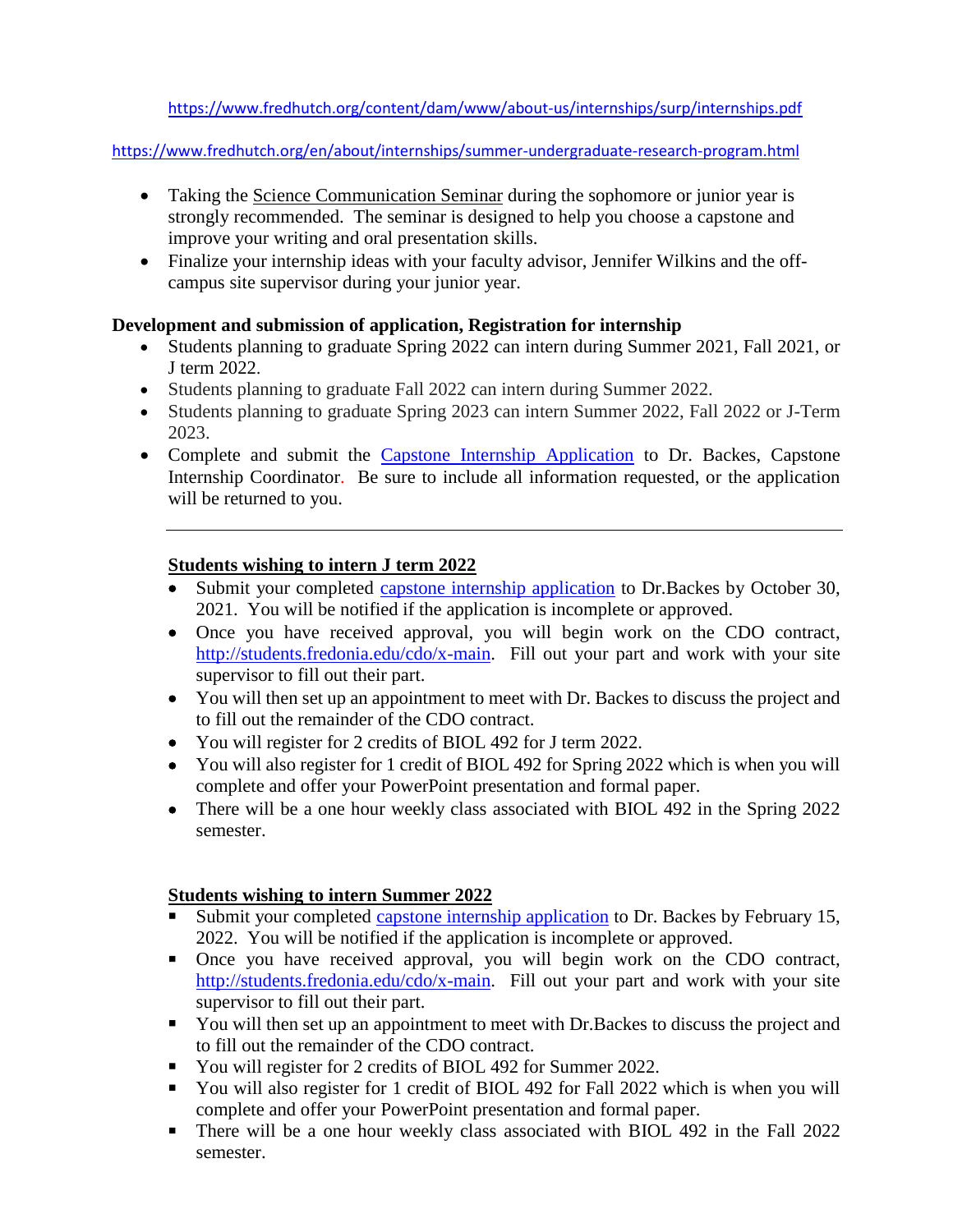#### **Students wishing to intern Fall 2022**

- Submit your completed [capstone internship application](#page-17-0) to Dr. Backes by Feb. 23, 2022. You will be notified if the application is incomplete or approved.
- ■Once you have received approval, you will begin work on the CDO contract, [http://students.fredonia.edu/cdo/x-main.](http://students.fredonia.edu/cdo/x-main) Fill out your part and work with your site supervisor to fill out their part.
- You will then set up an appointment to meet with Dr.Backes to discuss the project and to fill out the remainder of the CDO contract.
- You will register for 2 credits of BIOL 492 for Fall 2022.
- You will also register for 1 credit of BIOL 492 for Spring 2023 which is when you will complete and offer your PowerPoint presentation and formal paper.
- There will be a one hour weekly class associated with BIOL 492 in the Spring 2023 semester.

### **Evaluation**

- The final grade for the two credit internship will be based upon the site supervisor's evaluation and materials provided by the student to Dr.Backes.
- The final grade for the one credit follow-up will be based on Dr.Backes' evaluation of the formal PowerPoint and paper.

# **Study Abroad**

### **Exploring internship options**

- Discuss study abroad interest and ideas during your sophomore year with your academic advisor, with Erin Willis from the [International Education Office,](https://www.fredonia.edu/academics/international-education) and with Jennifer Wilkins from the [Career Development Office](https://www.fredonia.edu/student-life/career-development-office) (CDO).
- Taking the Science Communication Seminar during the sophomore or junior year is strongly recommended. The seminar is designed to help you choose a capstone and improve your writing and oral presentation skills.
- Finalize your study abroad ideas with your faculty advisor, Erin Willis, Jennifer Wilkins and the study abroad program during your junior year.
- If you plan to enroll in a study abroad program that awards college credit, you will register for 1 credit of BIOL 492 during the study abroad, and 2 credits of BIOL 492 the following semester when your oral and written presentations are developed and presented.
- If you plan to enroll in a study abroad program that does not award college credit, you will register for 2 credits of BIOL 492 during the study abroad, and 1 credit of BIOL 492 the following semester when your oral and written presentations are developed and presented.

#### **Development and submission of application, Registration for internship**

- Students planning to graduate Spring 2022 can study abroad during Summer 2021, Fall 2021, or J term 2022.
- Students planning to graduate Fall 2022 can study abroad during Summer 2022. Application deadline for Summer 2022 internship is Feb. 15, 2022.
- Students planning to graduate Spring 2023 can study abroad during Summer 2022, Fall 2022 or J term 2023.
- Complete and submit the [Capstone Internship Application](#page-17-0) to Dr. Backes, Capstone Internship Coordinator. Be sure to include all information requested, or the application will be returned to you.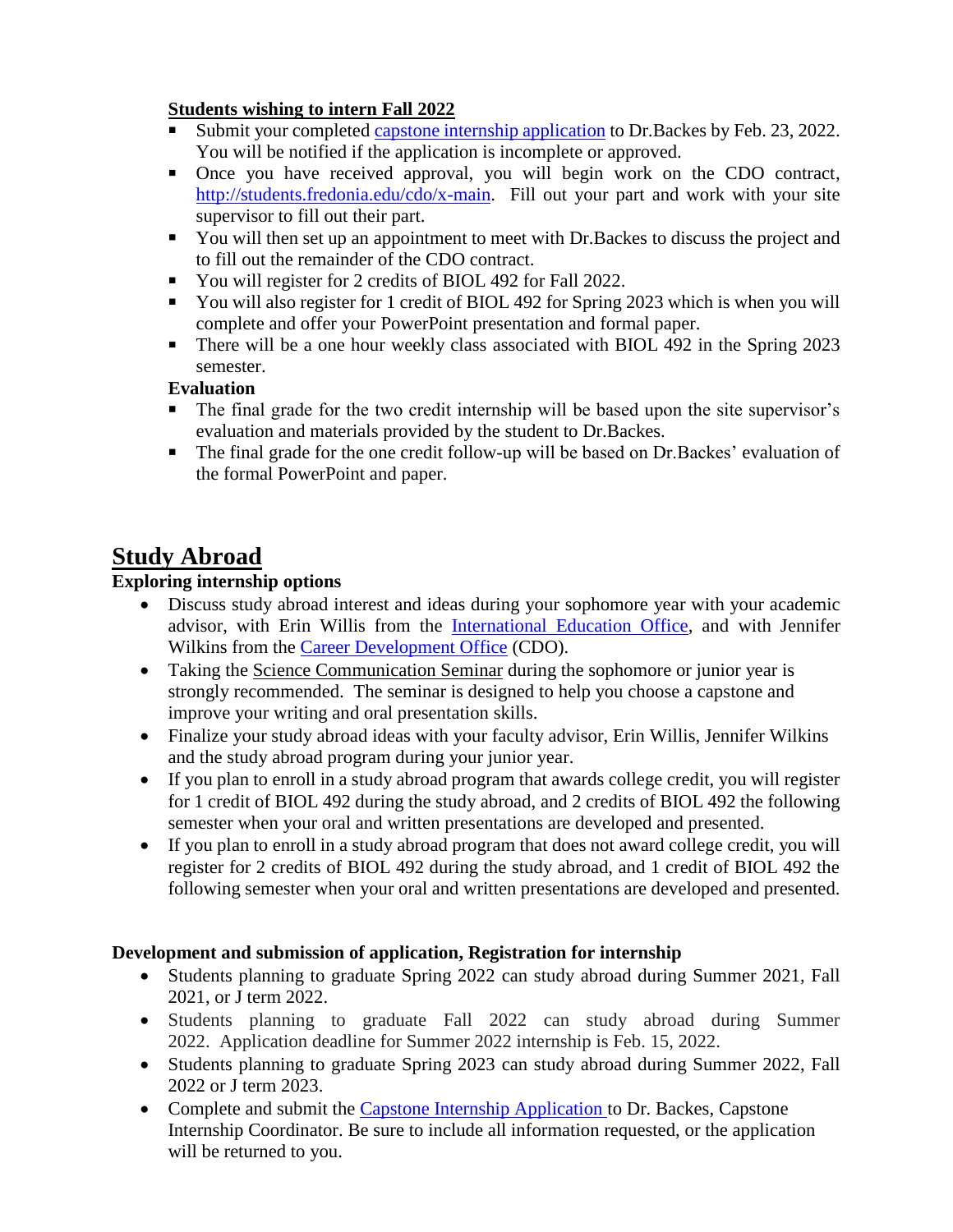### **Students wishing to intern J term 2022**

- Submit your completed [capstone internship application](#page-17-0) to Dr. Backes by September 21, 2021. You will be notified if the application is incomplete or approved.
- Once you have received approval, you will begin work on the CDO contract, [http://students.fredonia.edu/cdo/x-main.](http://students.fredonia.edu/cdo/x-main) Fill out your part and work with your site supervisor to fill out their part.
- You will then set up an appointment to meet with Dr. Backes to discuss the project and to fill out the remainder of the CDO contract.
- You will register for 1-2 credits of BIOL 492 for J term 2022.
- You will also register for 1-2 credits of BIOL 492 for Spring 2022 which is when you will complete and offer your PowerPoint presentation and formal paper.
- There will be a one hour weekly class associated with BIOL 492 in the Spring 2022 semester.

# **Students wishing to intern Summer 2022**

- Submit your completed capstone internship application to Dr. Backes by March 31, 2022. You will be notified if the application is incomplete or approved.
- ■Once you have received approval, you will begin work on the CDO contract, [http://students.fredonia.edu/cdo/x-main.](http://students.fredonia.edu/cdo/x-main) Fill out your part and work with your site supervisor to fill out their part.
- You will then set up an appointment to meet with Dr. Backes to discuss the project and to fill out the remainder of the CDO contract.
- You will register for 1-2 credits of BIOL 492 for Summer 2022.
- You will also register for 1-2 credits of BIOL 492 for Fall 2022 which is when you will complete and offer your PowerPoint presentation and formal paper.
- There will be a one hour weekly class associated with BIOL 492 in the Fall 2022 semester.

# **Students wishing to intern Fall 2022**

- Submit your completed [capstone internship application](#page-17-0) to Dr. Backes by March 31, 2022. You will be notified if the application is incomplete or approved.
- ■Once you have received approval, you will begin work on the CDO contract, [http://students.fredonia.edu/cdo/x-main.](http://students.fredonia.edu/cdo/x-main) Fill out your part and work with your site supervisor to fill out their part.
- You will then set up an appointment to meet with Dr. Backes to discuss the project and to fill out the remainder of the CDO contract.
- You will register for 1-2 credits of BIOL 492 for Fall 2022.
- You will also register for 1-2 credits of BIOL 492 for Spring 2023 which is when you will complete and offer your PowerPoint presentation and formal paper.
- There will be a one hour weekly class associated with BIOL 492 in the Spring 2023 semester.

# **Evaluation**

- The final grade for the study abroad will be based upon the study abroad supervisor's evaluation and materials provided by the student to Dr. Backes.
- $\blacksquare$  The final grade for the remaining credit(s) will be based on Dr. Backes' evaluation of the formal PowerPoint and paper.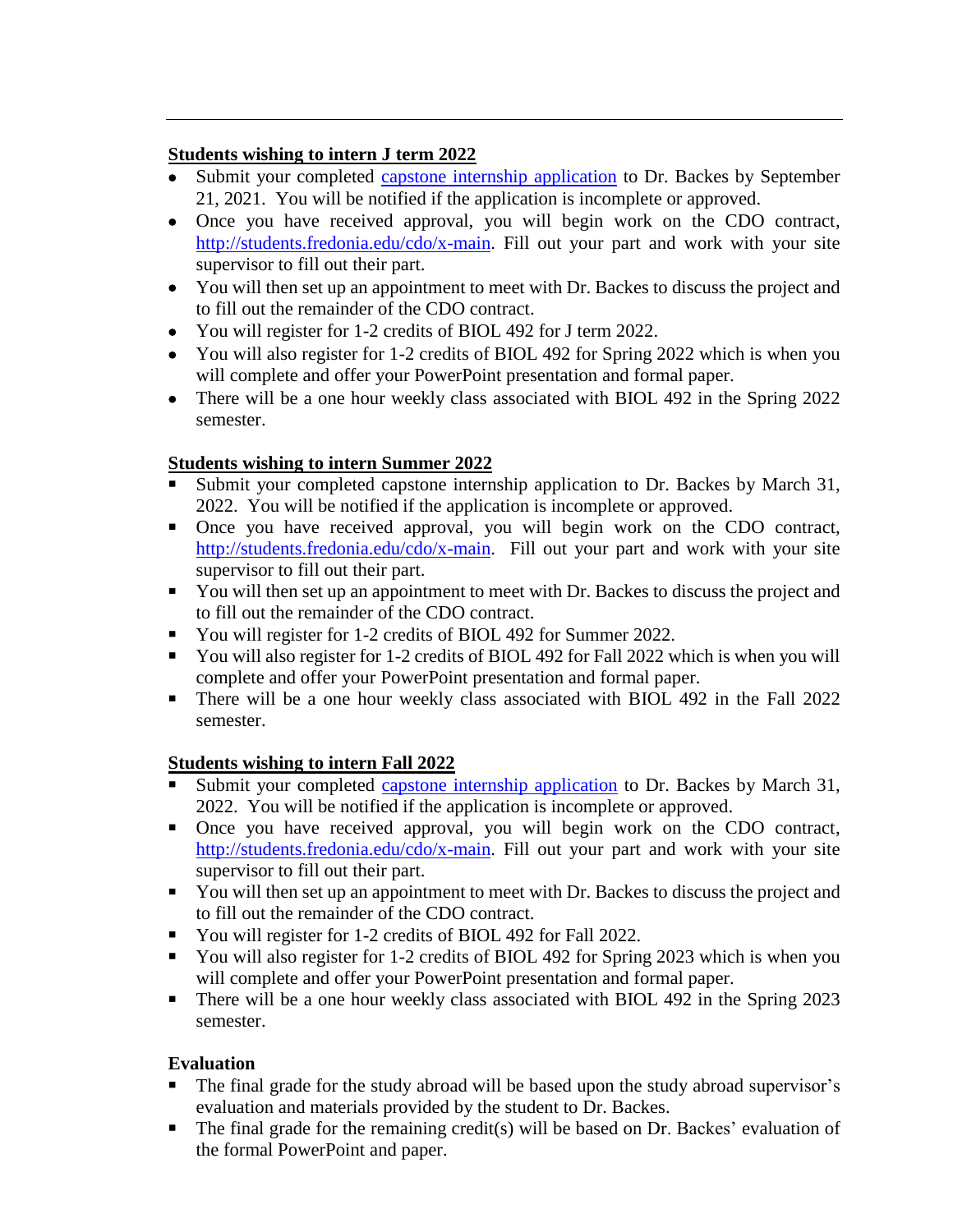# **Research Experience for Undergraduates (REUs)**

### **General Information**

- This is a summer research experience but because it is performed under the mentorship of faculty at an institution other than Fredonia, it is counted under Capstone Internship.
- Taking the Science Communication Seminar during the sophomore or junior year is strongly recommended. The seminar is designed to help you choose a capstone and improve your writing and oral presentation skills.
- The National Science Foundation funds many REU opportunities; visit this site for additional information - <https://www.nsf.gov/crssprgm/reu/>
- Discuss your interest in REUs with your advisor. To obtain capstone credit, the REU will need to be performed the summer prior to your senior year.
- Complete and submit your application and have a back-up plan for a senior capstone; competition for REUs is strong and they are difficult to obtain.
- If you are awarded an REU, you will likely be notified in April. Once you accept the REU, immediately complete and submit the [Capstone Internship Application](#page-17-0) to Dr. Backes, Capstone Internship Coordinator. Be sure to include all information requested, or the application will be returned to you.
- Once you have received approval from Dr. Backes, you will begin work on the CDO contract, [http://students.fredonia.edu/cdo/x-main.](http://students.fredonia.edu/cdo/x-main) Fill out your part and work with your REU supervisor to fill out their part.
- You will then set up an appointment to meet with Dr. Backes to discuss the REU and to fill out the remainder of the CDO contract.
- You will register for 1 credit of BIOL 492 for summer 2022. You will also register for 2 credits of BIOL 492 for Fall 2022 which is when you will complete and offer your PowerPoint presentations and formal paper.

• There will be a one hour weekly class associated with BIOL 492 in the Fall 2022 semester. **Evaluation**

- The final grade for the summer REU credit will be based upon the REU supervisor's evaluation and materials provided by the student to Dr. Backes.
- The final grade for the fall credits will be based on Dr. Backes' evaluation of the formal PowerPoint and paper.

# IV) **CAPSTONE COURSE**

# **General Information and Expectations**

- One-two capstone courses will be offered every semester.
- The main objective of the course will be group research, grant proposal development or review of research literature.
- The content will be ecology, organismal biology or cell/molecular biology.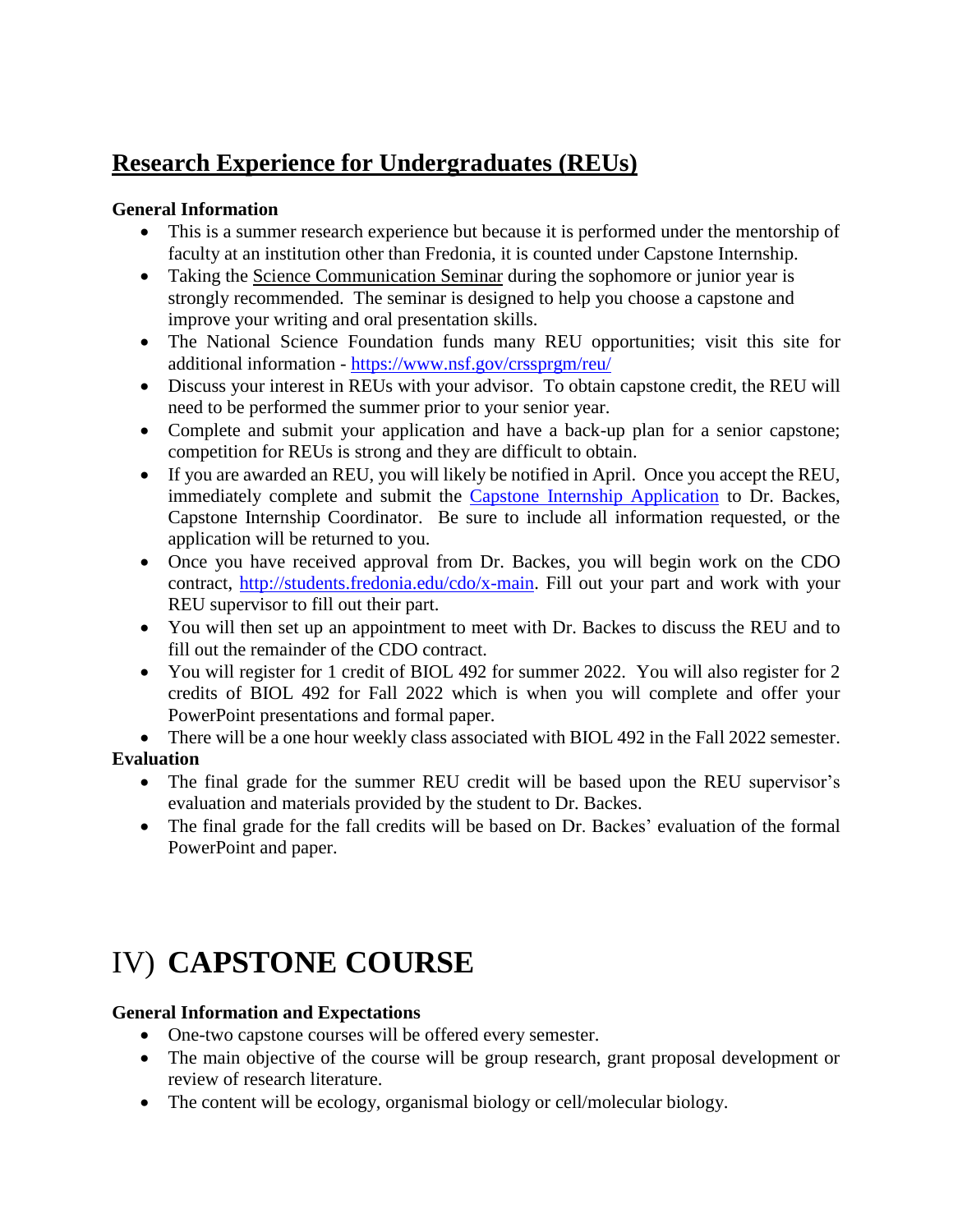- Expectations for a capstone course experience will be the same as for research and internships – inquiry based learning/problem solving, written and oral presentation. Students will present their oral and written presentations in class.
- A capstone course offers similar benefits to capstone research and internship, but provides more directed instruction than research or internship.
- Capstone courses also provide greater opportunity for group work and interaction.
- Capstone courses typically enroll 6-8 capstone students/course.
- Your advisor will help you determine if your capstone experience should be a capstone course.

Here are four capstone course descriptions: **Animal Behavior** (Literature Review, Ecology) - Dr. Karry Kazial

This capstone course will include significant inquiry based learning/problem solving, and written and oral presentation through group research projects on animal behavior topics. Animal behavior integrates several subdisciplines in Biology making the course valuable as a capstone experience for students. The course will first provide background to the discipline of animal behavior and examine the levels of questioning in this field. We will discuss the influence of genetics and the environment on behavior (nature vs. nurture). We will magnify our focus on the roots of behavior, the proximate causes of behavior, specifically its neural and hormonal control. We will examine cases such as bird song, electric fish EODs, shark electroreception, moth hearing and bat echolocation, and then focus on those behaviors that make up the many tasks animals must accomplish to survive and reproduce.

**Molecular Biology of Disease** (Literature Review, Molecular and Cellular Biology) –

Dr. Scott Ferguson

A capstone course should be an opportunity for you to apply what you have learned during your undergraduate career to a specialized topic that interests you. Molecular Biology of Disease does this through analysis of primary literature about the genetic and biochemical etiology of human disease. We will focus on the current mechanisms for diagnosing disease and designing interventional therapies tailored to the molecular root of the condition. Specific topics covered include inborn errors in metabolism, cholesterol homeostasis, protein folding diseases, cancer, gene therapy, and stem cell therapy. You will meet the capstone writing and oral communication requirements through several assignments. Written and discussion-based critiques of journal articles throughout the semester. The final project will be a research-based grant proposal about a topic that interests you. The proposal will be peer reviewed, revised and presented to the class during the finals period.

**Mechanisms of Obesity** (Literature Review, Exercise Physiology – only open to Exercise Science students) – Dr. Todd Backes

The main emphasis of the course will be the obesity epidemic in the adult population. Students will be introduced to current scientific literature covering neural and hormonal control of metabolism, energy, balance, and body weight regulation. The course will also cover fat cell biology, and the development of diseases associated with obesity. Finally, students will gain an understanding of current treatments for obesity and obesity associated diseases both in clinical and experimental settings.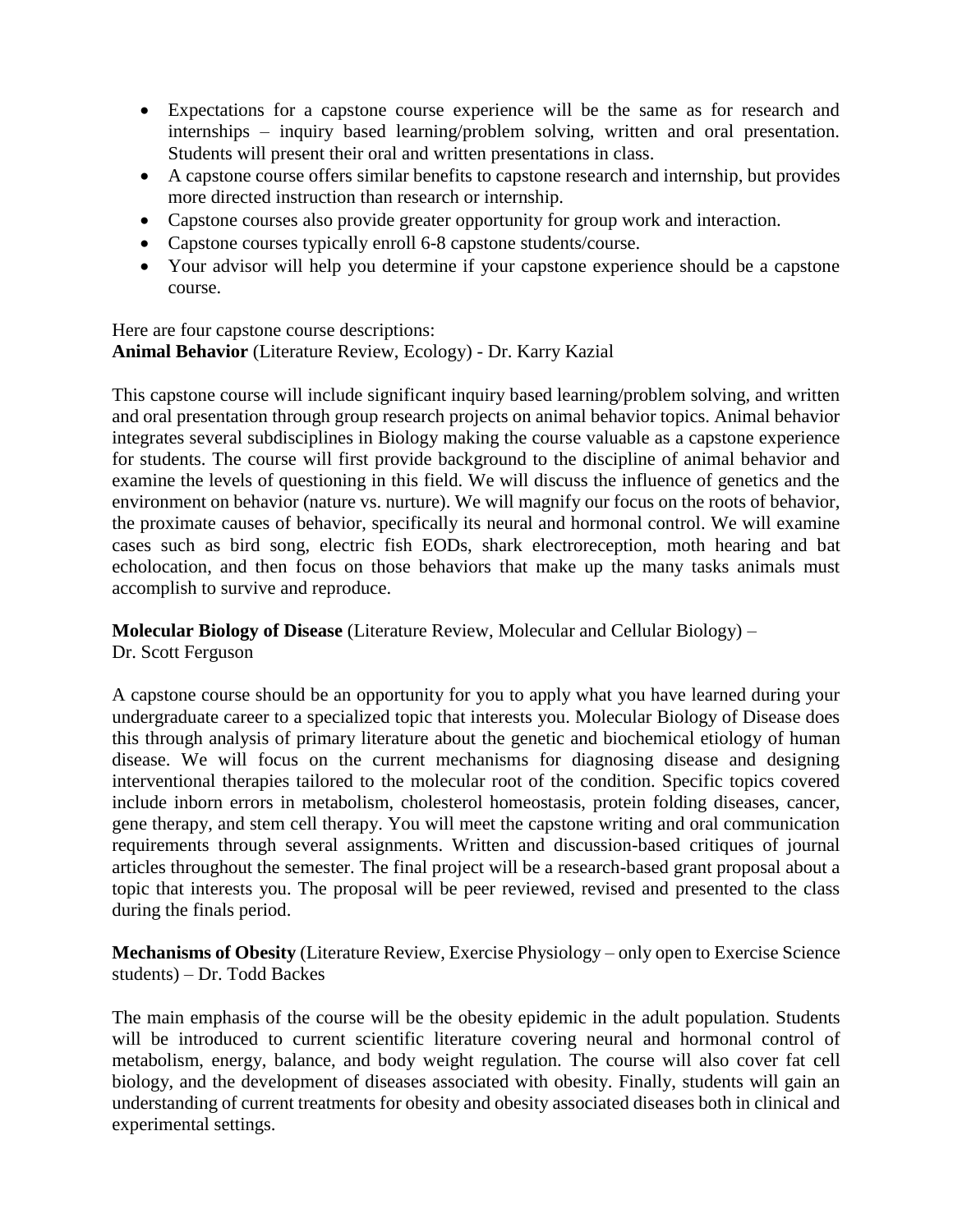# V) **Medical Technology Internship**

- This internship is a required part of the Medical Technology program and occurs in the senior year.
- Students intern for 11 months at a hospital internship accredited by the National Accrediting Agency for Clinical Laboratory Sciences.
- Fredonia is affiliated with 3 programs: WCA Hospital, Jamestown; Rochester General Hospital, Rochester; St. Vincent's Hospital, Erie, PA.
- Medical Technology students apply for this internship the summer before the junior year under the supervision of Medical Technology Program Director Patricia Astry.
- Application review and interviews occur during the fall semester of the junior year; most students know if they will be offered a position by the beginning of the spring break (The application process is competitive, typically requiring a science GPA of 3.00 or better.)
- Students spend their senior year at the hospital, studying Clinical Hematology, Clinical Immunology, Clinical Microbiology, and Clinical Chemistry in preparation for the exam that will lead to national certification, state licensure and employment as a Medical Technologist.
- Detailed information about the program and the clinical internship can be found on the department webpage, in the catalog, and in the UG Student handbook.

# VI) **Student Teaching**

- The Adolescence Education in Biology degree prepares students to teach Biology to middle and high school students, and leads to New York State certification grades 7-12.
- Student teaching is the culminating experience in this teacher education program, and provides an opportunity to put into practice the skills developed from courses and early field experiences.
- Student teaching generally occurs over a sixteen week period in two separate assignments in Chautauqua County, Erie County or Cattaraugus County.
- Applicants for Teacher Candidacy must meet a variety of expectations, including an overall GPA of 3.0 or better and a record of positive Professional Dispositions.
- Detailed information about the program and student teaching can be found on the department webpage and in the catalog.

# VII)**Capstone Internship Application**

- Please follow the detailed instructions in the Capstone Manual about the application process.
- [Complete this 1 page application](#page-17-0) (typed) and return to Biology Department Secretary, Science Center Administrative Suite.
- Dr. Backes will notify you when your application is approved (or if you need to provide additional information).
- After your application is approved, you and your site supervisor may begin work on your CDO contract. [http://students.fredonia.edu/cdo/x-main.](http://students.fredonia.edu/cdo/x-main)
- You will then meet with Dr. Backes to complete the contract.
- You will be permitted to register for the Capstone Internship once your CDO contract is completed.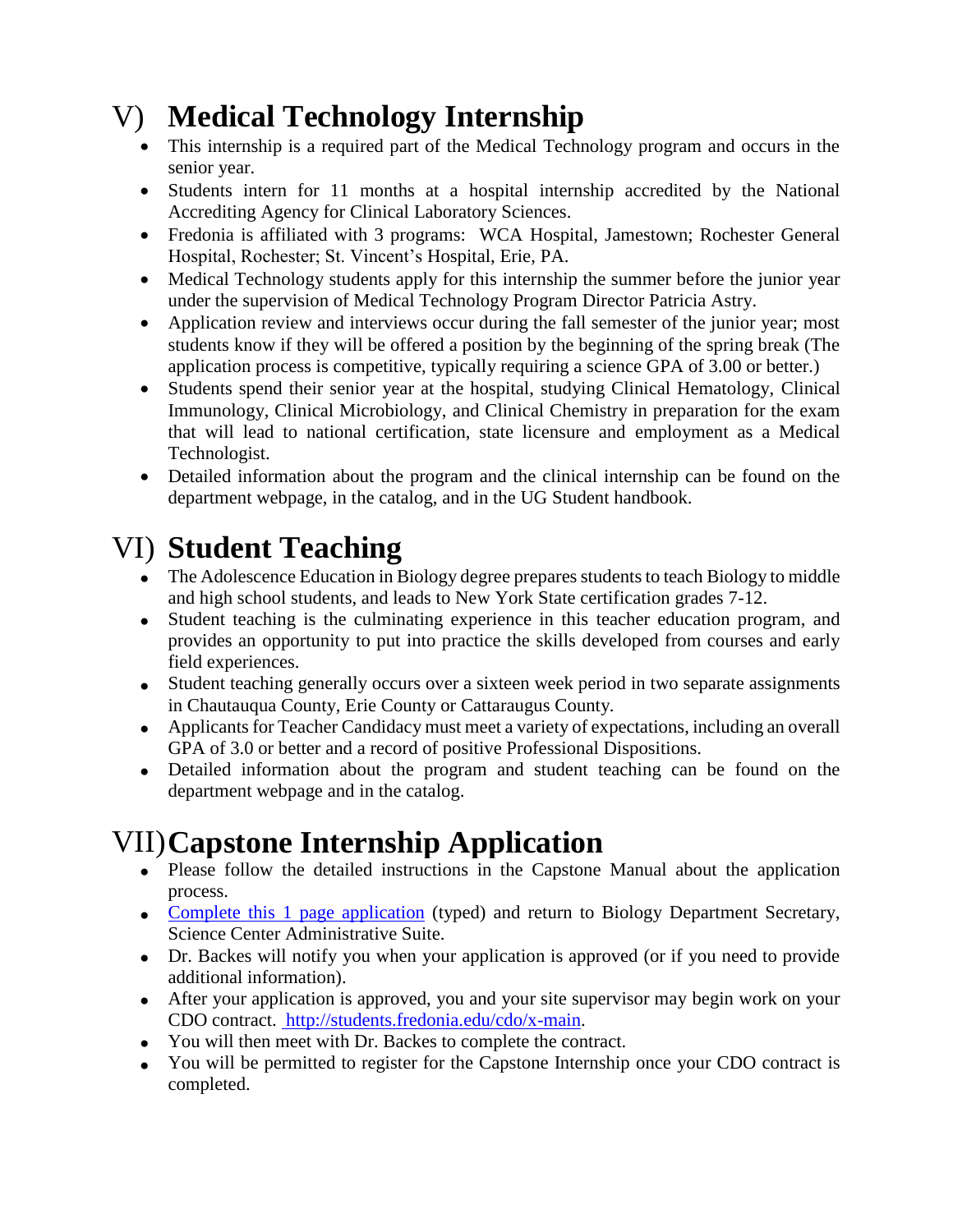#### **CAPSTONE INTERNSHIP APPLICATION [Electronic Application](https://forms.gle/tcCqZHbeGZBY8MiGA)**

<span id="page-17-0"></span>First Name, Middle Initial and Last Name

Fredonia ID # Email Address

Street Address, State and Zip Code

Academic Advisor: Semester you hope to perform your internship

Name of Internship Business or Organization

Internship Site Address

Internship Employee Supervisor Name and Title

Internship Employee Supervisor Email Internship Employee Supervisor Phone number

Total number of hours to be worked (120 hours minimum)